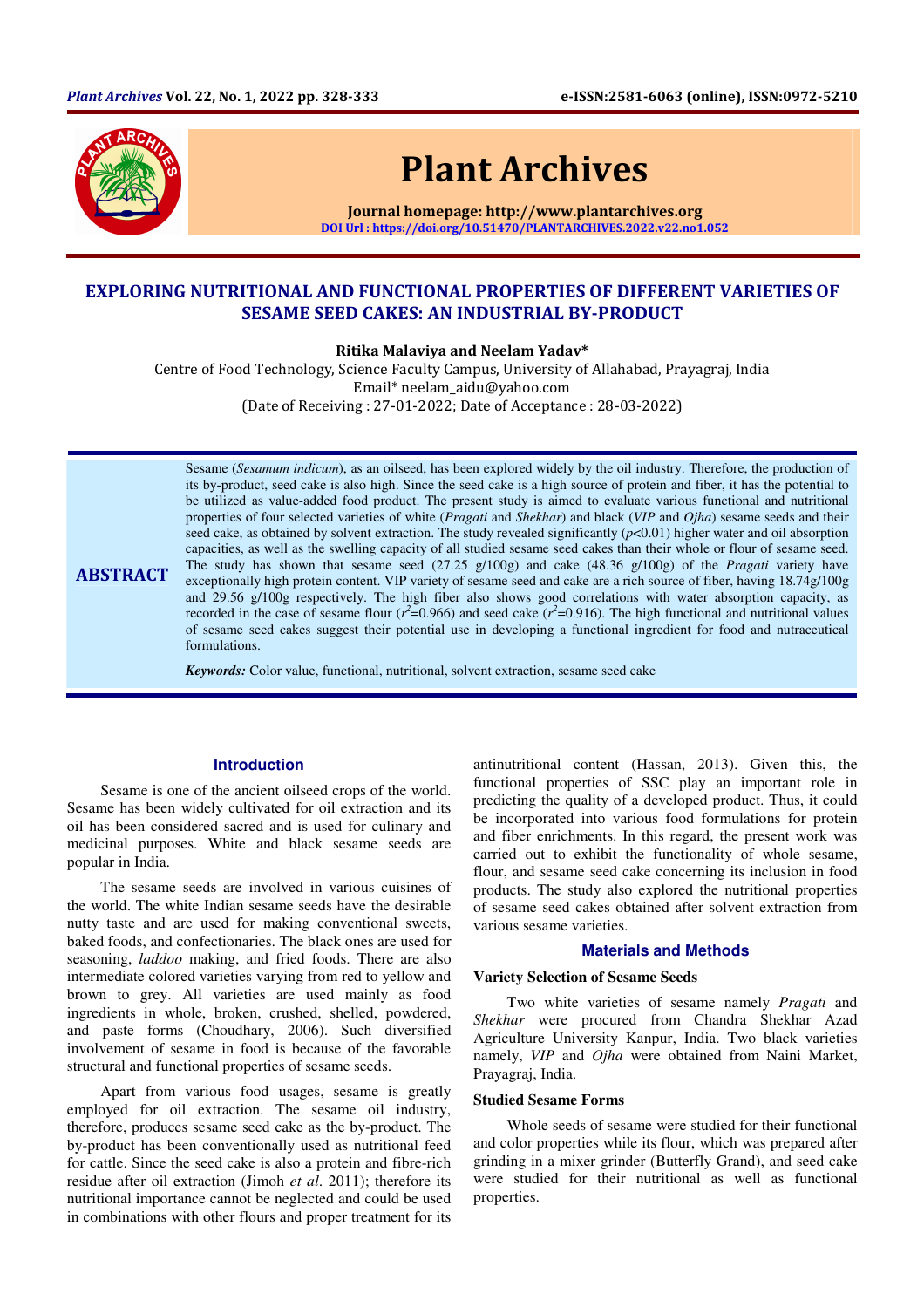Oil was extracted from sesame flour of selected varieties by using n-Hexane as described by Malaviya *et al*. (2021).After oil extraction remaining residue was collected as Sesame seed cake (SSC).

## **Nutritional Analysis**

Sesame seed flour (SSF) of all varieties and their respective seed cakes were analyzed for their nutritional constituents by standard AOAC (2005) methods.

## **Color Analysis**

Visual color measurements of whole sesame seeds (WSS), sesame flour, and SSCs of selected varieties were measured by using an X-rite colorimeter based on CIE  $L^*$ ,  $a^*$ , b ∗ color system.

#### **Functional Analysis**

#### **Bulk Density and Porosity**

The bulk density of selected varieties of whole sesame seed (WSS), sesame seed flour (SSF), and sesame seed cake (SSC) was measured by assessing the mass of the sample after pouring samples in a 10ml graduated cylinder without tapping and with tapping for loose and packed bulk density respectively. The result was expressed as gram per cubic centimetre (Aremu *et al*., 2014). Porosity was calculated by

$$
Porosity = 1 - \frac{Loose Bulk Density}{Packed Bulk Density}
$$

### **Water Absorption capacity**

Water absorption capacity (WAC) of the selected varieties of the sesame seed, flour and its cake samples were estimated by the method mentioned by Ahemen *et al*. (2018).The sample was mixed with distilled water (1:10) and vortexed thoroughly in a centrifuge tube. The tube was centrifuged (REMI Research Centrifuge, Model PR-24) and volume of unabsorbed water was noted. WAC was calculated as below.

Water Absorption Capacity 
$$
g/g = \frac{(V1 - V2)\rho}{weight \space of sample}
$$

Where  $V1=$  water added

V2=water unabsorbed

 $\rho$  = density of water = 1 g/ml

## **Oil Absorption Capacity**

Oil absorption capacity (OAC) of all sesame samples, its flour and seed cake samples were estimated by the method given by Ahemen *et al*. (2018).Samples were mixed with refined soyabean oil (1:10) and vortexed thoroughly in a centrifuge tube. The tube was centrifuged (REMI Research Centrifuge, Model PR-24) and the volume of unabsorbed oil was recorded. OAC was calculated as below.

Oil Absorption Capacity 
$$
g/g = \frac{(V1 - V2)\rho}{\text{weight of sample}}
$$

\nWhere  $V1 = \text{volume of oil added}$ 

\n $V2 = \text{oil unabsorbed}$ 

\n $\rho = \text{density of oil} = 0.92 \, \text{g/ml}$ 

#### **Swelling Capacity**

Swelling Capacity was assessed by the method given by Robertson *et al*. (2000), with slight modification. Whole sesame seed, sesame flour, and its seed cake samples (0.1 g) were allowed to swell overnight in a graduated measuring cylinder after filling water up to 10 ml. The volume of sample filled was noted before and after swelling. The difference in volume was divided by the weight of the sample.

#### **Statistical Analysis**

All the functional, color, and nutritional analyses were carried out in triplicates. Mean of the three readings and standard deviations were done. One way ANOVA with Post Hoc Duncan test at the significance level of  $p<0.01$  was also conducted to determine the test of significance among sesame seeds, flour and SSC of different varieties. This was done on IBM SPSS Statistics 20. Pearson's correlation coefficient was also done in certain parameters to find the relationship between them and also to verify the results.

## **Results and Discussion**

#### **Nutritional Analysis**

Nutritional properties of whole sesame seed, sesame flour, and sesame seed cake have been displayed in Table 1. The moisture content of all varieties of sesame flour ranged between 3.16-3.53 g/100g, which suggests that all studied varieties, nearly have the same moisture content. The similar moisture contents of sesame seeds (3.30-3.62 g/100g) were given by Longvah *et al*. (2017) on brown and white sesame seeds. SSCs of different varieties have their moisture content as 2.98-8.71 g/100g. The results are similar to Bukaya and Vijaya Kumar (2013). Overall, the moisture content of all studied sesame flour and seed cake are low enough to store them for a longer period.

Total ash refers to the total inorganic remainder after incineration of any food sample. Generally, it refers to total minerals percentage. All the studied sesame varieties and their seed cakes have an ash content ranged between 5.85 g/100 g (*Shekhar* flour) to 12.26 g/100g (*Ojha*seed cake) (Table 1). Previously, Makinde and Akinoso (2013) reported total ash contents of two sesame seeds as 6.16 and 7.34 g/100 g. The ash contents of the seed cakes have been found significantly  $(p<0.01)$  high from their respective seed flours. Yasothai (2014) reported a high ash percentage of *Ghani*  seed cake as 11.60 and 12.60.

The protein content of SSCs in all studied varieties was nearly two times higher than their sesame flour (Table 1). The highest protein content was found in SSF (27.25 g/100 g) and SSC (48.36 g/100 g) of the *Pragati* variety. The present result of the high protein content of sesame flour and its cake suggest that they could be one of the excellent sources of protein. Therefore they could be employed for protein enrichment in any food product. A similar result of protein content of SSC was also reported by Yasothai (2014).

 Sesame seeds are well-known oilseeds; they have approximately 50 percent oil/fat content within them. Its highest fat content (53 g/100 g was found in white-colored *Shekhar* variety. After oil extraction, all seed cakes of sesame contained fat between 3.6-5.3 g/100 g. Yasothai (2014) also reported 3 percent oil in solvent-extracted SSC. The lesser, the remaining oil in seed cake, better is the extraction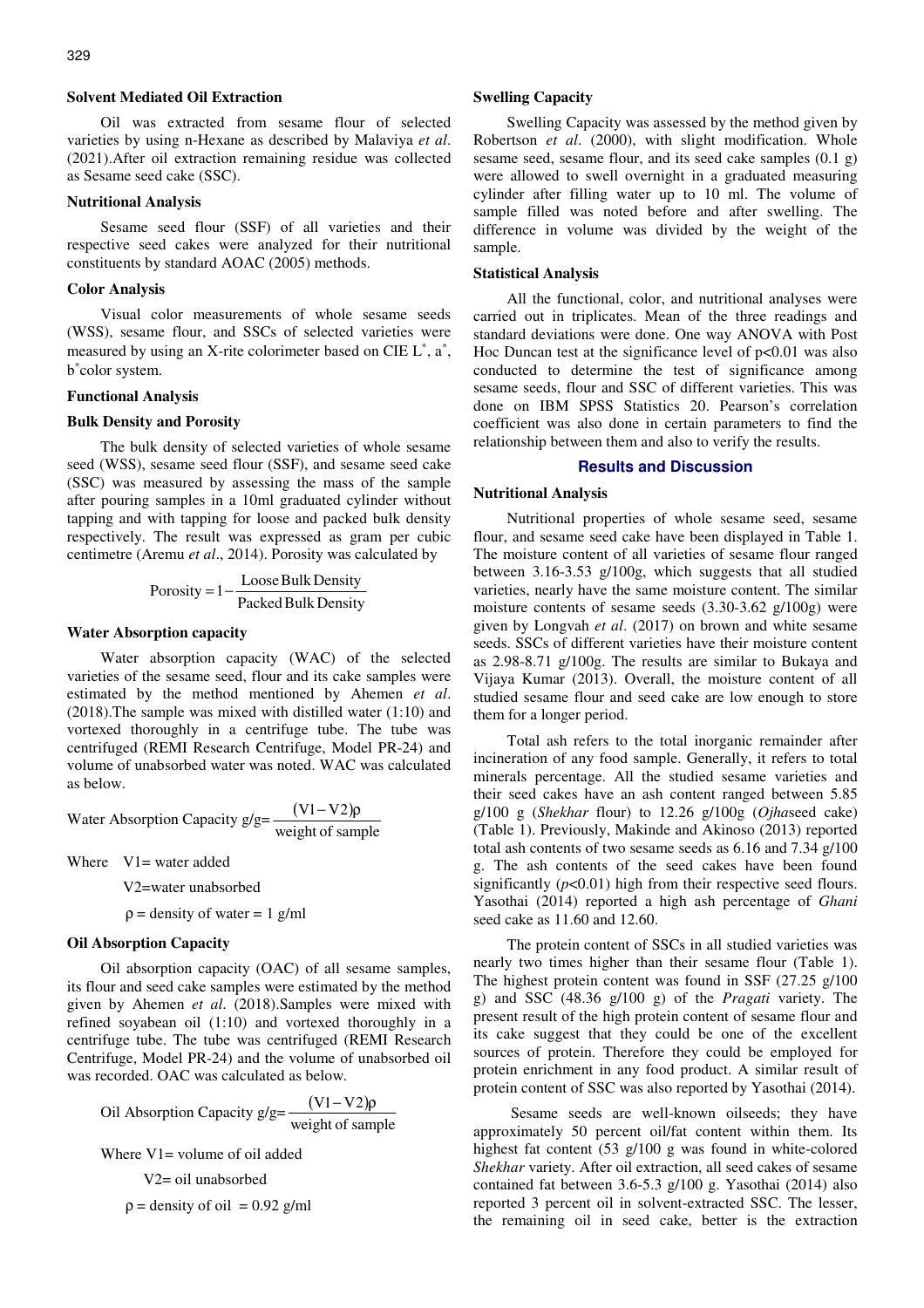efficiency of the method opted for. Fat content is largely dependent upon variety and sesame seed origin.

The crude fiber of sesame seeds and their cake are presented as fiber in Table 1. Black sesame VIP is most fibrous variety (18.74 g/100 g).Its cake has also a significant amount (29.56 g/100 g) of fiber. The present result of fiber is higher than reported by Hassan (2013).The high fiber content of any food is desirable because they have a good physical effect in the gut. Different types of fiber can have different effects in the gut. For instance, high viscous fiber can have a significantly beneficial effect on blood sugar and cholesterol levels management. On the other hand, insoluble and nonviscous fiber stimulates water secretion in the large intestine, while soluble fiber having good water holding capacity can prevent dehydration. However, fiber that lacks water holding capacity and which is easily fermentable causes flatulence and constipation effect, but they have good prebiotic activity (McRorie and Mckeown, 2017).

 Total carbohydrate estimation was estimated by the difference method. The carbohydrate of sesame flour ranged from 11.63-21.89 g/100 g and SSCs from 28.75-38.41 g/100 g. These results were higher than reported by Hassan (2013). Low fat in SSC can be a good choice of food having low fat and high protein.

## **Color Analysis**

The color properties of whole sesame, sesame flour, and seed cake have been presented as *L*, *a,* and *b* value (Table 2). *L* refers to lightness of sample, *a* refers to redness and greenness and b refers to yellowness and blueness of the sample. The L value of the whole seed, flour, and seed cake of sesame ranged from 12.35-39.85, 29.42-59.38, and 33.39- 65.49. The *a* value of all studied whole sesame, sesame flour and SSC varied between 0.31-4.58, 0.16-3.03, and 0.20-3.33 respectively. The *b* values were 0.26-13.86, 2.30-11.51, and 2.32-12.41 of whole, flour and seed cake of studied sesame forms. *L*, *a* and *b* value of white colored whole seeds were significantly higher than black ones (Table 2). *L* value of flour was found to be greater than their whole white or black sesame seeds. However, *a* value decreased in sesame flour. Notwithstanding, *b* value of black sesame flour increased while white sesame flour decreased. This could be due to breakage of the outer colored seed coat, during the grounding of the whole seeds into flour and hence inner lighter-colored portion of sesame seeds got revealed which led to higher *L* value, lower *a* value, lower *b* value in white sesame and high *b* value in black ones. Nearly all seed cakes have increased color values. This increase could be attributed to the loss of colored oil during extraction. Similar result was also investigated by Cui *et al*. (2021).They studied 366 germplasm accessions of sesame and reported *L* value which ranged from 10.53-63.40; *a* value from 0.08-11.22 and *b* value was reported as -0.47-18.75.Seed coat color is one of the most important agronomic traits. It is found to be associated with chemical composition, antioxidant property, and seeds' own ability to resist diseases. The native color of sesame is diverse ranging from black to white with certain intermediate colors. This diversity is due to the presence or absence of certain genes(Cui *et al.*, 2021).

## **Functional Analysis**

Functional properties of three forms of sesame, which are WSS, SSF, and SSC, are presented in Table 3. Loose

bulk density (LBD) was significantly highest (*p*<0.01) in WSS, sesame flour, and SSC of *Pragati* variety having value of 0.57, 0.51, and 0.44  $g/cm<sup>3</sup>$  respectively. LBD of WSS was higher than sesame flour and seed cake of all studied varieties. Significantly (*p*>0.01) higher PBD was found in sesame flour of *Ojha* variety in comparison to other variety. Notwithstanding, all SSCs had comparatively lower LBD and PBD. A similar result was also reported by Bukya and Vijayakumar (2013).Since density is directly proportional to the mass of the sample, therefore WSS, having greater weight than flour particle or seed cake particle, have higher bulk density. Packed bulk density (PBD) was higher in all studied sesame flour than WSS and SSC. Tapping of the cylinder during estimation of bulk density allowed greater settlement of flour particles than seed cake or whole seeds. Also, flour particles had a higher compact arrangement of particles and less content of fibers in comparison to SSC. The bulk density of any sample is dependent upon the particle size of the sample and moisture content of the sample (Ahemen *et al*., 2018). A positively strong relation was found between LBD and PBD of SSC and its moisture content, which are  $r^2 = 0.775$  and  $r^2 = 0.678$  respectively. This explains that the high moisture content of SSC led to higher LBD and PBD (Pardhi *et al*., 2019). The low-fat content of SSC created a tendency to have more moisture. The statement could be validated with the strong negative correlation coefficient between LBD-PBD of SSCs with Fat content of SSC,  $(r^2$  = -0.840 and -0.929). The negative correlation explains that the lower the fat content of SSC better is its bulk density. Further, the protein content of SSC is also found to be significantly (*p*>0.01) high. Proteins are high molecular weight compounds therefore they might have caused an increase in mass of SSC particles, which led to increased bulk density of SSC with increasing protein. A correlation was found between protein of SSC and LBD  $(r^2 =$ 0.808) and with PBD  $(r^2 = 0.958)$ . These correlations verify the statement that high protein can increase mass of SSC particles, thereby increasing its density. High bulk density is favorable for food product development while low bulk density is required in complementary foods (Ahemen *et al*., 2018). Therefore SSC having lower bulk density can be incorporated in infant formula to enhance protein and fiber value. Also, seed cakes with lower fat content and higher protein and moisture content can possess high bulk density.

 Porosity is the entity to indicate the volume of empty space inside a material. High porosity indicates there is a greater difference between LBD and PBD. Therefore sample having higher PBD than LBD tend to have a more porous structure in any container. In the present study highest porous space is occupied by *VIP* sesame flour (48.33%).

Water absorption capacity (WAC) has been greatest in SSCs than other forms of sesame. Seed cake prepared from *Shekhar* (2.04 g/ml) *and VIP* (2.2 g/ml) variety possessed significantly (*p*>0.01) highest WAC. High WAC shows the presence of more hydrophilic components. Fiber content was found to positively correlated with both SSF  $(r^2=0.966)$  and SSC  $(r^2=0.916)$ . This strongly recommends that high fiber in sesame flour and its seed cake can cause greater retention of water within their interspaces. A good water absorption capacity results in better dough formation, as it stretches with ease (Ahemen *et al*., 2018). Therefore SSC could be utilized in bakery product development. Further, the high fiber of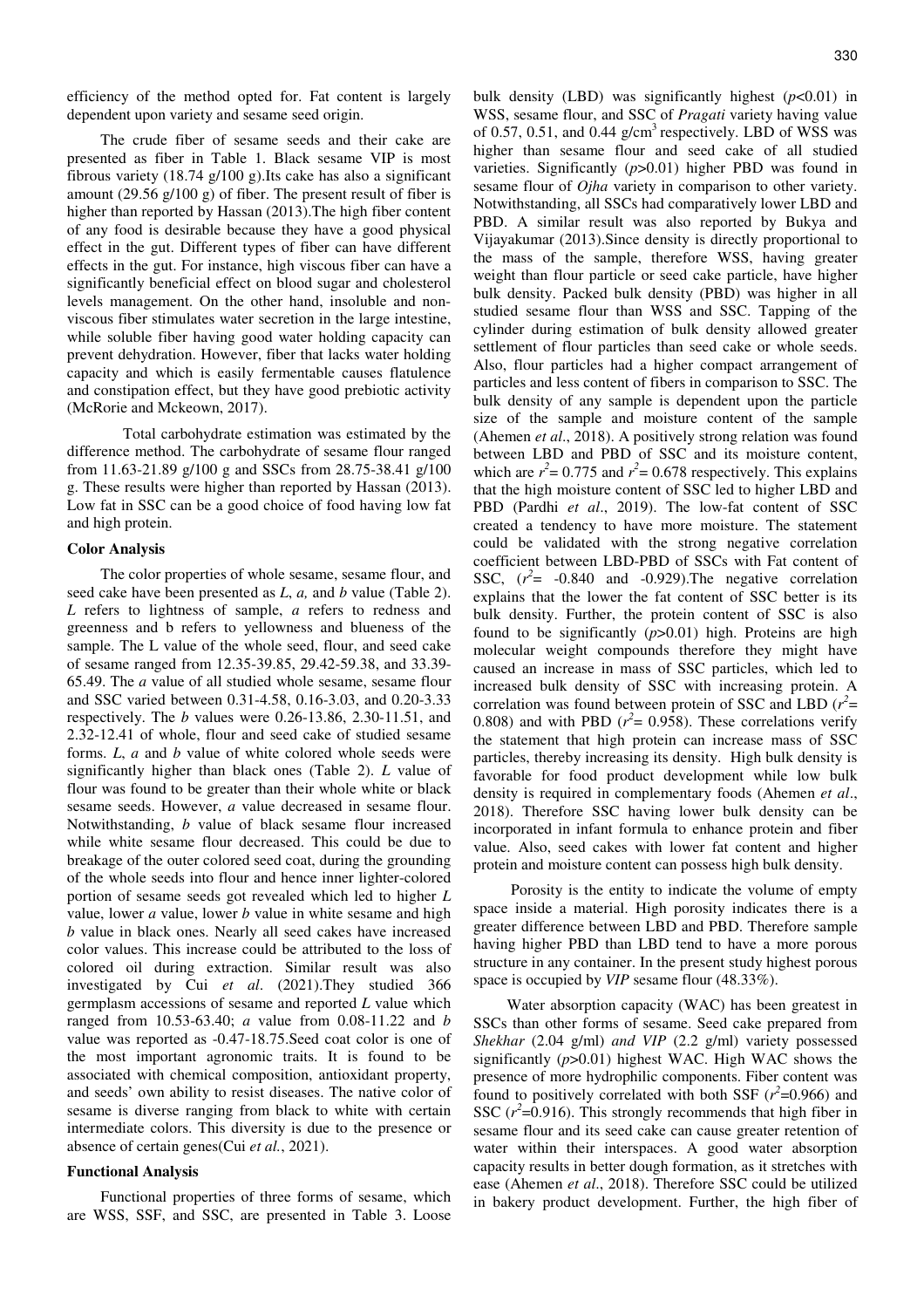seed cake can enhance fiber content of the developed product.

In the present study, the oil absorption capacity of SSCs is higher than other forms, ranging between 1.29-3.13 g/g. Highest OAC was found in *Shekhar* seed cake. The present results can be comparable with the work of Bukya and Vijayakumar (2013), who worked on whole sesame, SSC, and defatted seed cake. They reported the highest fat absorption capacity in defatted seed cake followed by SSC and whole sesame. The exact mechanism of OAC is not completely known. However, it could be attributed to the physical entrapment of fat or oil by plant proteins and also by fiber. Insoluble and hydrophobic protein can have greater oil absorption capacity. However, the concentration of proteins, number of non-polar sites, and protein-lipid carbohydrate interaction are also important considerations, which may affect the extent of oil absorption by any food sample (Zayas, 1997).

The swelling capacity of any sample is the water absorption by the particles of the sample along with the increase in their size, when a sample is immersed for a longer duration in water, thereby causing increased volume occupation by sample. Swelling capacity (SC) ranged between 0.23- 2.07 ml/g as studied in all sesame forms. The lowest range of SC is presented in whole seed, flour, and seed cake of *VIP* variety (Table 3), while significantly highest SC was recorded in SSC of *Shekhar* and *Ojha* variety (Table 3).The swelling capacity of any studied sample is dependent upon the size of the granule or particle, variety, and processing methods to which the sample is subjected (Chandra *et al*., 2015). Concerning the given fact, the whole form of sesame seeds, did not swell as much as its flour. Similarly, the cake form of the sesame seed of the same variety exhibited better SC than its whole or flour form. Maria and Victoria (2018) reported the swelling capacity of raw sesame flour as 1.54 to 1.84 mg/g which was higher than their germinated sesame flour. These values are within the range observed in the study.

## **Conclusion**

The study on the functional properties of four varieties of sesame seed and its cake has revealed that cake have better hydration and oil absorption capacities. This is suggestive of better dough formation and flavor retaining properties of sesame seed cake in food formulations. The bulk density of sesame seed cake can be increased when the fat content of seed cake is low and the protein content of seed cake is high. Sesame seed cake contain comparatively low fat, carbohydrate and good amount of protein hence can be utilized in food products for diabetic and in cholesterol lowering diet. Further, a strong association of fiber of sesame flour and its cake with their water absorption capacities suggested that high fiber in seed cake can be desirable for its functional and nutritional properties in food formulations.

**Table 1 :** Nutritional properties of different white and black varieties of whole sesame, sesame flour and its seed cake (g/100)  $\sigma$ )

| ರ /<br><b>Varieties</b>                                                                                                                                                                                                                                                                                                                                                                                                | <b>Sesame Forms</b> | <b>Moisture</b>           | <b>Total Ash</b>                | <b>Protein</b>                | Fat                                                                                                                                                                                                                                                                                                                                | <b>Fiber</b>                  | Carbohydrates                    |
|------------------------------------------------------------------------------------------------------------------------------------------------------------------------------------------------------------------------------------------------------------------------------------------------------------------------------------------------------------------------------------------------------------------------|---------------------|---------------------------|---------------------------------|-------------------------------|------------------------------------------------------------------------------------------------------------------------------------------------------------------------------------------------------------------------------------------------------------------------------------------------------------------------------------|-------------------------------|----------------------------------|
| White                                                                                                                                                                                                                                                                                                                                                                                                                  |                     |                           |                                 |                               |                                                                                                                                                                                                                                                                                                                                    |                               |                                  |
| Pragati                                                                                                                                                                                                                                                                                                                                                                                                                | <b>SSF</b>          | $3.16 \pm 0.05^a$         | $7.44 \pm 0.02^{\overline{bc}}$ | $27.25 \pm 0.21$ <sup>d</sup> | $50.5 \pm 1.32$ <sup>bc</sup>                                                                                                                                                                                                                                                                                                      | $2.81 \pm 0.27$ <sup>a</sup>  | $11.63 \pm 1.12^a$               |
|                                                                                                                                                                                                                                                                                                                                                                                                                        | <b>SSC</b>          | $8.71 \pm 1.59^b$         | $11.10 \pm 0.28$ <sup>de</sup>  | $48.36 \pm 0.56$ <sup>h</sup> | $3.6 \pm 0.4^{\text{a}}$                                                                                                                                                                                                                                                                                                           | $8.96 \pm 0.68$ <sup>c</sup>  | $28.75 \pm 4.31$ °               |
| <b>Shekhar</b>                                                                                                                                                                                                                                                                                                                                                                                                         | <b>SSF</b>          | $3.33 \pm 0.20^a$         | $5.85 \pm 0.15^a$               | $20.88 \pm 0.10^6$            | $53 \pm 1$ <sup>c</sup>                                                                                                                                                                                                                                                                                                            | $8.79 \pm 0.21$ °             | $16.93 \pm 1.11^{\overline{ab}}$ |
|                                                                                                                                                                                                                                                                                                                                                                                                                        | <b>SSC</b>          | $7.26 \pm 1.64^b$         | $11.60 \pm 0.57$ <sup>de</sup>  | $38.63 \pm 0.31^e$            | $5.3 \pm 0.7^{\text{a}}$                                                                                                                                                                                                                                                                                                           | $16.24 \pm 0.37$ <sup>d</sup> | $37.19 \pm 1.15$ <sup>d</sup>    |
| <b>Black</b>                                                                                                                                                                                                                                                                                                                                                                                                           |                     |                           |                                 |                               |                                                                                                                                                                                                                                                                                                                                    |                               |                                  |
| <b>VIP</b>                                                                                                                                                                                                                                                                                                                                                                                                             | <b>SSF</b>          | $3.53 \pm 0.23^a$         | $6.31 \pm 0.56^{ab}$            | $19.93 \pm 0.05^{\text{a}}$   | $48.33 \pm 2.08^{\circ}$                                                                                                                                                                                                                                                                                                           | $18.74 \pm 2.57$ <sup>e</sup> | $21.89 \pm 2.27$ <sup>b</sup>    |
|                                                                                                                                                                                                                                                                                                                                                                                                                        | <b>SSC</b>          | $7.55 \pm 0.77^b$         | $10.5 \pm 0.5^{\rm d}$          | $39.66 \pm 0.10^{\text{t}}$   | $4.06 \pm 0.11^a$                                                                                                                                                                                                                                                                                                                  | $29.56 \pm 1.60^t$            | $38.21 \pm 0.18$ <sup>d</sup>    |
| <b>Ojha</b>                                                                                                                                                                                                                                                                                                                                                                                                            | <b>SSF</b>          | $3.2 \pm 0.1^a$           | 7.94 $\pm 0.02^{\circ}$         | $21.55 \pm 0.03$ <sup>c</sup> | $51.16 \pm 2.16$ <sup>bc</sup>                                                                                                                                                                                                                                                                                                     | $5.32 \pm 0.05^{\circ}$       | $16.13 \pm 2.44^a$               |
|                                                                                                                                                                                                                                                                                                                                                                                                                        | <b>SSC</b>          | $2.98 \pm 1.76^a$         | $12.26 \pm 1.25$ <sup>e</sup>   | $41.70 \pm 0.17$ <sup>g</sup> | $4.63 \pm 0.30^a$                                                                                                                                                                                                                                                                                                                  | $9.02 \pm 0.18$ <sup>c</sup>  | $38.41 \pm 2.07$ <sup>d</sup>    |
| $\mathbf{X} \mathbf{X} \mathbf{Z} \mathbf{Z} \mathbf{Z} \mathbf{Z} \mathbf{Z} \mathbf{Z} \mathbf{Z} \mathbf{Z} \mathbf{Z} \mathbf{Z} \mathbf{Z} \mathbf{Z} \mathbf{Z} \mathbf{Z} \mathbf{Z} \mathbf{Z} \mathbf{Z} \mathbf{Z} \mathbf{Z} \mathbf{Z} \mathbf{Z} \mathbf{Z} \mathbf{Z} \mathbf{Z} \mathbf{Z} \mathbf{Z} \mathbf{Z} \mathbf{Z} \mathbf{Z} \mathbf{Z} \mathbf{Z} \mathbf{Z} \mathbf{Z} \mathbf{Z} \mathbf{$ | 1.0000              | $\mathbf{1}$ $\mathbf{C}$ | $\sim$ $\sim$ $\sim$            |                               | $\mathbf{1}$ $\mathbf{1}$ $\mathbf{1}$ $\mathbf{1}$ $\mathbf{1}$ $\mathbf{1}$ $\mathbf{1}$ $\mathbf{1}$ $\mathbf{1}$ $\mathbf{1}$ $\mathbf{1}$ $\mathbf{1}$ $\mathbf{1}$ $\mathbf{1}$ $\mathbf{1}$ $\mathbf{1}$ $\mathbf{1}$ $\mathbf{1}$ $\mathbf{1}$ $\mathbf{1}$ $\mathbf{1}$ $\mathbf{1}$ $\mathbf{1}$ $\mathbf{1}$ $\mathbf{$ |                               |                                  |

WSS: Whole sesame seeds; SSF: Sesame seed flour; SSC: Sesame seed cake. Mean±Standard deviation in column having same superscript do not differ significantly at *p*<0.01

**Table 2 :** Color properties of different black and white varieties of whole sesame, sesame flour and its seed cake

| <b>Varieties</b> | <b>Sesame Forms</b> | L value                       | <i>a</i> value                | <i>b</i> value                |  |  |  |
|------------------|---------------------|-------------------------------|-------------------------------|-------------------------------|--|--|--|
| White            |                     |                               |                               |                               |  |  |  |
| Pragati          | <b>WSS</b>          | $39.85 \pm 0.60$ <sup>g</sup> | $4.58 \pm 0.02^{\text{h}}$    | $13.86 \pm 0.14$ <sup>g</sup> |  |  |  |
|                  | <b>SSF</b>          | $59.38 \pm 0.02$ <sup>1</sup> | $3.03 \pm 0.02$ <sup>d</sup>  | $11.51 \pm 0.02^e$            |  |  |  |
|                  | <b>SSC</b>          | $64.53 \pm 0.16$              | $3.21 \pm 0.02^e$             | $12.08 \pm 0.09$ <sup>t</sup> |  |  |  |
| <b>Shekhar</b>   | <b>WSS</b>          | $31.78 \pm 0.99$ <sup>d</sup> | $4.13 \pm 0.11$ <sup>g</sup>  | $11.49 \pm 0.49$ <sup>e</sup> |  |  |  |
|                  | SSF                 | $56.57 \pm 0.02^h$            | $2.92 \pm 0.02$ <sup>d</sup>  | $11.06 \pm 0.02$ <sup>d</sup> |  |  |  |
|                  | <b>SSC</b>          | $65.49 \pm 0.69$ <sup>h</sup> | $3.33 \pm 0.03$ <sup>f</sup>  | $12.41 \pm 0.14$ <sup>t</sup> |  |  |  |
| <b>Black</b>     |                     |                               |                               |                               |  |  |  |
|                  | <b>WSS</b>          | $12.35 \pm 0.23^a$            | $0.31 \pm 0.12^{bc}$          | $0.53 \pm 0.05^a$             |  |  |  |
| <b>VIP</b>       | <b>SSF</b>          | $29.42 \pm 0.02$ <sup>c</sup> | $0.16 \pm 0.01^a$             | $2.80 \pm 0.02$ <sup>c</sup>  |  |  |  |
|                  | <b>SSC</b>          | $33.39 \pm 0.29$ <sup>e</sup> | $0.20 \pm 0.02$ <sup>ab</sup> | $3.06 \pm 0.08$ <sup>c</sup>  |  |  |  |
| <b>Ojha</b>      | <b>WSS</b>          | $14.14 \pm 0.19^b$            | $0.37 \pm 0.03$ <sup>c</sup>  | $0.26 \pm 0.08^a$             |  |  |  |
|                  | <b>SSF</b>          | $38.31 \pm 0.03$ <sup>t</sup> | $0.18 \pm 0.03^{\text{a}}$    | $2.30\pm0.04^b$               |  |  |  |
|                  | <b>SSC</b>          | $40.28 \pm 0.25$ <sup>g</sup> | $0.38 \pm 0.00$ <sup>c</sup>  | $2.32 \pm 0.02^b$             |  |  |  |

WSS: Whole sesame seeds; SSF: Sesame seed flour; SSC: Sesame seed cake. Mean±Standard deviation in column having same superscript do not differ significantly at *p*<0.01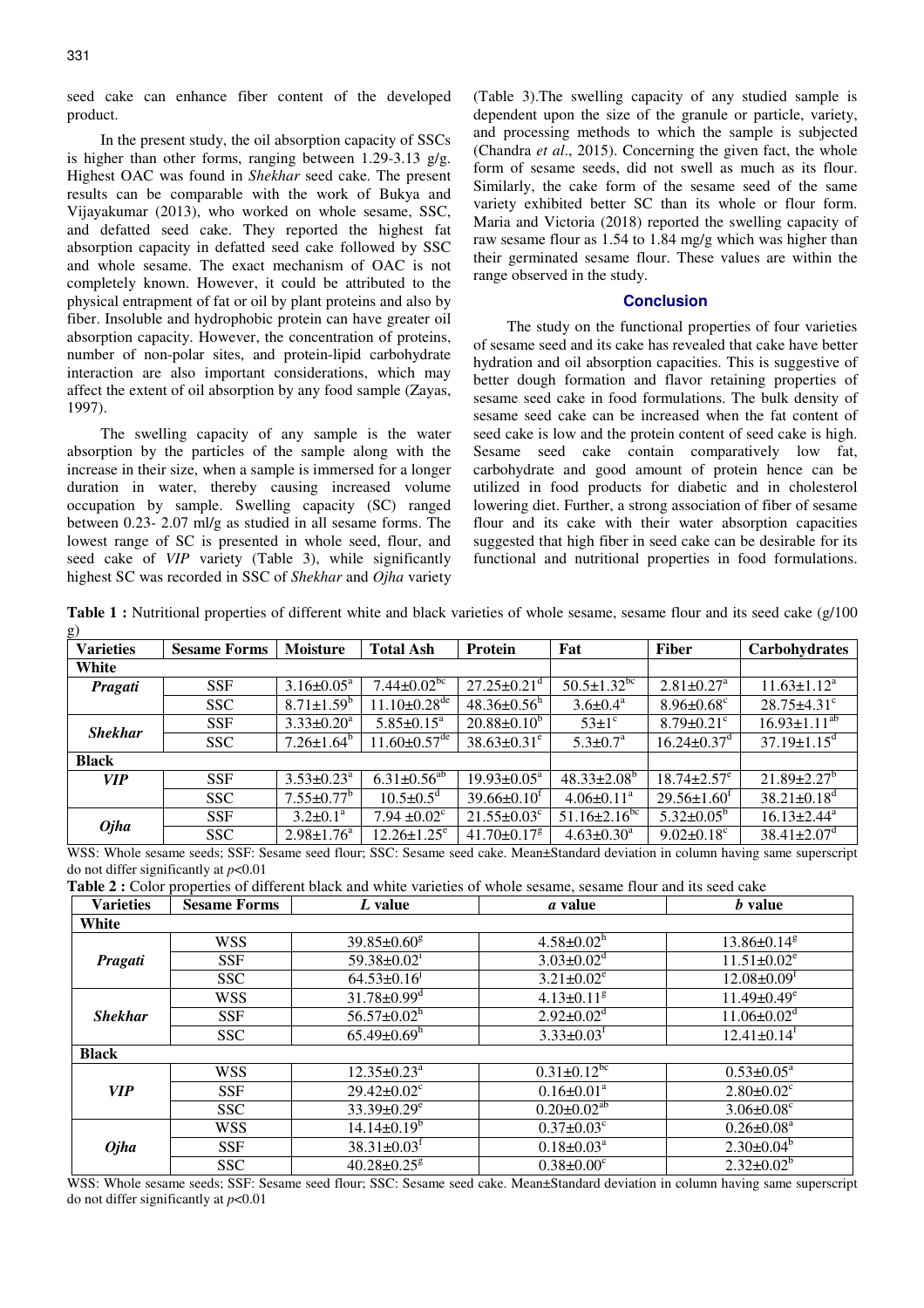| <b>Varieties</b> | <b>Sesame</b><br>Forms | <b>Loose Bulk</b><br><b>Density</b><br>(g/cm <sup>3</sup> ) | <b>Packed</b><br><b>Bulk</b><br><b>Density</b><br>(g/cm <sup>3</sup> ) | <b>Porosity</b><br>$(\%)$      | Water<br>Absorption<br>Capacity<br>(g/g) | Oil<br>Absorption<br>Capacity<br>(g/g) | <b>Swelling</b><br>Capacity<br>(ml/g) |
|------------------|------------------------|-------------------------------------------------------------|------------------------------------------------------------------------|--------------------------------|------------------------------------------|----------------------------------------|---------------------------------------|
| White            |                        |                                                             |                                                                        |                                |                                          |                                        |                                       |
| Pragati          | <b>WSS</b>             | $0.57 \pm 0.00^h$                                           | $0.63 \pm 0.00^e$                                                      | $8.36 \pm 1.56^a$              | $1.00 \pm 0.00$ <sup>abc</sup>           | $1.01 \pm 0.10^b$                      | $0.83 \pm 0.05$ <sup>cd</sup>         |
|                  | <b>SSF</b>             | $0.51 \pm 0.012$ <sup>f</sup>                               | $0.84 \pm 0.00^{\text{t}}$                                             | $38.73 \pm 1.35$ <sup>de</sup> | $0.90 \pm 0.10^{ab}$                     | $1.01 \pm 0.17^b$                      | $1.03 \pm 0.05$ <sup>d</sup>          |
|                  | <b>SSC</b>             | $0.44 \pm 0.01^e$                                           | $0.47 \pm 0.00^{\circ}$                                                | $7.33 \pm 2.30^a$              | $1.5 \pm 0.00$ <sup>ef</sup>             | $1.29 \pm 0.00^{\circ}$                | $1.5 \pm 0.00^{\text{f}}$             |
| <b>Shekhar</b>   | <b>WSS</b>             | $0.59 \pm 0.00$ <sup>1</sup>                                | $0.64 \pm 0.00^e$                                                      | $7.83 \pm 0.28$ <sup>a</sup>   | $1.20 \pm 0.20$ <sup>cd</sup>            | $0.58 \pm 0.05^{\text{a}}$             | $1.00 \pm 0.00$ <sup>d</sup>          |
|                  | <b>SSF</b>             | $0.53 \pm 0.00$ <sup>g</sup>                                | $0.82 \pm 0.00$ <sup>f</sup>                                           | $35.83 \pm 0.41$ <sup>d</sup>  | $1.10\pm0.10^{bc}$                       | $1.22 \pm 0.05$ <sup>c</sup>           | $1.30 \pm 0.10^e$                     |
|                  | <b>SSC</b>             | $0.30 \pm 0.00^{\circ}$                                     | $0.36 \pm 0.00^a$                                                      | $16.76 \pm 0.20^b$             | $2.04 \pm 0.04$ <sup>g</sup>             | $3.13 \pm 0.01^{\text{T}}$             | $2.03 \pm 0.05$ <sup>g</sup>          |
| <b>Black</b>     |                        |                                                             |                                                                        |                                |                                          |                                        |                                       |
| <b>VIP</b>       | <b>WSS</b>             | $0.44 \pm 0.0^e$                                            | $0.53 \pm 0.03^d$                                                      | $15 \pm 1.73^b$                | $1.46 \pm 0.05$ <sup>ef</sup>            | $1.99 \pm 0.05$ <sup>d</sup>           | $0.23 \pm 0.05^a$                     |
|                  | <b>SSF</b>             | $0.42 \pm 0.0^d$                                            | $0.82 \pm 0.01$ <sup>f</sup>                                           | $48.33 \pm 2.08$ <sup>f</sup>  | $1.36 \pm 0.15^{\overline{de}}$          | $1.34 \pm 0.05$ <sup>c</sup>           | $0.73 \pm 0.11^{\overline{bc}}$       |
|                  | <b>SSC</b>             | $0.35 \pm 0.00^{\circ}$                                     | $0.41 \pm 0.0^b$                                                       | $15.33 \pm 2.88$ <sup>c</sup>  | $2.2 \pm 0.00^8$                         | $2.12 \pm 0.00$ <sup>d</sup>           | $1 \pm 0.00^d$                        |
| <b>Ojha</b>      | <b>WSS</b>             | $0.56 \pm 0.00$ <sup>h</sup>                                | $0.65 \pm 0.00^e$                                                      | $13.7 \pm 1.66^b$              | $1.63 \pm 0.15$ <sup>t</sup>             | $2.03 \pm 0.05$ <sup>d</sup>           | $0.56 \pm 0.05^b$                     |
|                  | <b>SSF</b>             | $0.57 \pm 0.00^h$                                           | $0.96 \pm 0.00$ <sup>g</sup>                                           | $40.66 \pm 0.57$ <sup>e</sup>  | $0.86 \pm 0.05^{\text{a}}$               | $1.34 \pm 0.05$ <sup>c</sup>           | $0.60 \pm 0.2^b$                      |
|                  | <b>SSC</b>             | $0.277 \pm 0.00^a$                                          | $0.363 \pm 0.0^a$                                                      | $23.43 \pm 0.25$ °             | $1.55 \pm 0.00$ <sup>ef</sup>            | $2.35 \pm 0.05^e$                      | $2.07 \pm 0.11$ <sup>g</sup>          |

Table 3 : Functional properties of different black and white varieties of whole sesame, sesame flour and its seed cake

WSS: Whole sesame seeds; SSF: Sesame seed flour; SSC: Sesame seed cake. Mean±Standard deviation in column having same superscript do not differ significantly at  $p<0.01$ 

## Acknowledgment

The authors are grateful to the University of Allahabad for providing the necessary facilities for the research work.

#### **References**

- Ahemen, S.A.; Shima, A.N. and Acham, I.O. (2018). Evaluation of the physical, functional and microbiological properties of composite bread from wheat, tigernut and defatted sesame flour blends. Asian Food Science Journal, 4(2): pp. 1-10.
- Association of Official Agricultural Chemist (AOAC) 2005. Official Methods of Analyses AOAC International, 18<sup>th</sup> ed. William Horwitz, George W Latimer (Eds). Washington, DC.
- Aremu, D.O.; Babajide, N.A. and Ogunlade, C.A. (2014). Comparison of some engineering properties of common cereal grains in Nigeria. International Journal of Engineering Science Invention, 3(4): 10-14.
- Bukya, A. and Vijayakumar, T.P. (2013). Properties of industrial fractions of sesame seed. International Journal of Agricultural and Food Science, 3(3): 86-89.
- Chandra, S.; Singh, S. and Kumari, D. (2015). Evaluation of functional properties of composite flours and sensorial attributes of composite flour biscuits. Journal of Food Science and Technology, 52(6): pp.3681-3688. https://doi.org/10.1007/s13197-014-1427-2
- Choudhary, M.K. (2006). Post-harvest profile of sesame. Department of Agriculture and Co-operation. Directorate of Marketing and Inspection.
- Cui, C.; Liu, Y.; Liu, Y.; Cui, X.; Sun Z. and Du, Z. et al. (2021).Genome-wide association study of seed coat color in sesame (Sesame indicum L.). PloS One, 16(5): e0251526.

https://doi.org/10.1371/journal.pone.0251526

Hassan, M.A.M. (2013). Studies on Egyptian Sesame Seeds (Sesamum indicum L.) and its products. 3. Effect of Roasting Process on Gross Chemical Composition, Functional Properties, Antioxidative Components and Some Minerals of Defatted Sesame Seeds Meal (Sesamum indicum L.). World Journal of Dairy and Food Science, 8(1): 51-57.

- Jimoh, W.A.; Fagbenro, O.A. and Adeparusi, E.O. (2011). Effect of processing on some minerals, anti-nutrients and nutritional composition of sesame (Sesamum *indicum*) seed meals. Electronic Journal  $of$ Environmental, Agricultural and Food Chemistry,  $10(1)$ : 1858-1864.
- Longvah, T.; Ananthan, R.; Bhaskarachary, K. and Venkaiah, K. (2017). Indian Food Composition Tables. National Institute of Nutrition Indian Council of Medical Research, Department of Health Research Ministry of Health and Family Welfare, Government of India, Jamai Osmania (PO): Hyderabad, Telangana/ India.
- Makinde, F.M. and Akinoso, R. (2013). Nutrient composition and effect of processing treatments on anti-nutritional factors of Nigerian sesame (Sesamum indicum Linn) cultivars. International Food Research Journal, 20(5): 2293-2300.
- Malaviya, R.; Pandey, A. and Yadav, N. (2021). Ameliorating Color Value, Antinutrients, Phenolic Content of Sesame Seed Cake with Better Oil Recovery by Response Surface Methodology. Journal of Food Processing and Preservation, 45(10): e15850. https://doi.org/10.1111/jfpp.15850
- McRorie, J.W.; and McKeown, N.M. (2017). Understanding the physics of functional fibers in the gastrointestinal tract: An evidence-based approach to resolving enduring misconceptions about insoluble and soluble fiber. Journal of the Academy of Nutrition and Dietetics, 117(2): 251-264.
- Pardhi, S.D.; Singh, B.; Nayik, G.A. and Dar, B.N. (2019). Evaluation of functional properties of extruded snacks developed from brown rice grits by using response